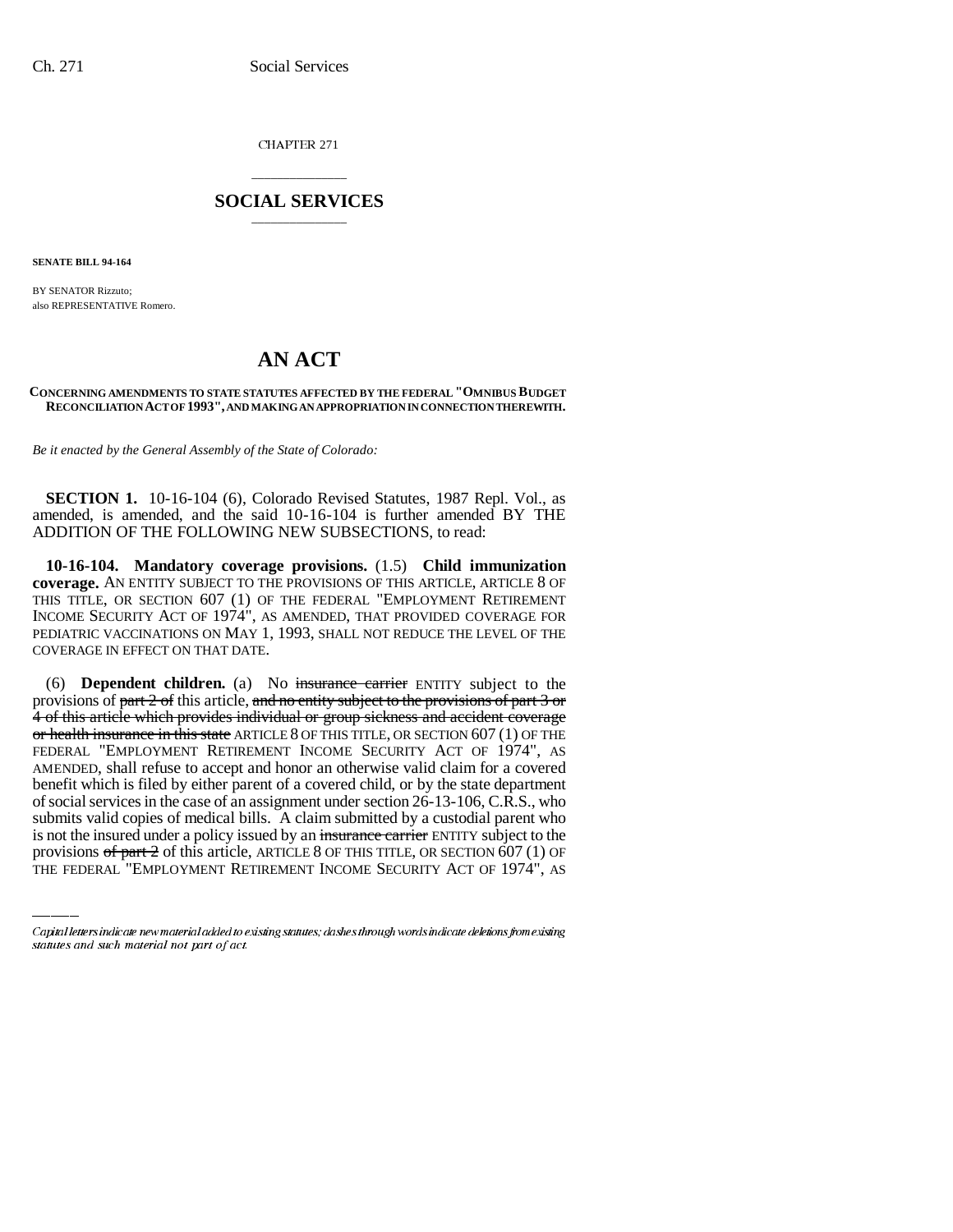AMENDED, shall be deemed a valid assignment of benefits for payment to the health care provider.

(b) No insurance carrier and no entity subject to the provisions of part  $3$  or  $4$  of this article which provides individual or group sickness and accident coverage or health insurance in this state DESCRIBED IN PARAGRAPH (a) OF THIS SUBSECTION (6) shall refuse to provide coverage for a dependent child UNDER THE HEALTH PLAN OF THE CHILD'S PARENT for the sole reason that the child:

(I) is DOES not living LIVE in the home of  $\alpha$  THE parent applying for the policy; OR

(II) DOES NOT LIVE IN THE INSURER'S SERVICE AREA, NOTWITHSTANDING ANY OTHER PROVISION OF LAW RESTRICTING ENROLLMENT TO PERSONS WHO RESIDE IN AN INSURER'S SERVICE AREA; OR

(III) WAS BORN OUT OF WEDLOCK; OR

(IV) IS NOT CLAIMED AS A DEPENDENT ON THE FEDERAL OR STATE INCOME TAX RETURN OF THE CHILD'S PARENT.

(c) WHEN A DEPENDENT CHILD IS ENROLLED IN A NONCUSTODIAL PARENT'S HEALTH INSURANCE PLAN, THE ENTITY DESCRIBED IN PARAGRAPH (a) OF THIS SUBSECTION (6) SHALL:

(I) PROVIDE TO THE DEPENDENT CHILD'S CUSTODIAL PARENT INFORMATION THAT IS NECESSARY FOR THE DEPENDENT CHILD TO OBTAIN MEDICAL BENEFITS AND SERVICES;

(II) ALLOW THE CUSTODIAL PARENT, THE HEALTH CARE PROVIDER WITH THE CUSTODIAL PARENT'S APPROVAL, OR THE STATE TO SUBMIT CLAIMS FOR COVERED SERVICES WITHOUT THE APPROVAL OF THE NONCUSTODIAL PARENT;

(III) MAKE PAYMENTS DIRECTLY TO THE CUSTODIAL PARENT, THE HEALTH CARE PROVIDER, OR THE STATE MEDICAL ASSISTANCE AGENCY ON CLAIMS SUBMITTED PURSUANT TO SUBPARAGRAPH (II) OF THIS PARAGRAPH (c).

(d) WHENEVER A NONCUSTODIAL PARENT OF A DEPENDENT CHILD IS SUBJECT TO A COURT OR AN ADMINISTRATIVE ORDER TO PROVIDE HEALTH CARE COVERAGE FOR THE DEPENDENT CHILD, AND THE NONCUSTODIAL PARENT IS ELIGIBLE FOR FAMILY HEALTH CARE COVERAGE THROUGH THE NONCUSTODIAL PARENT'S EMPLOYMENT, THE ENTITY DESCRIBED IN PARAGRAPH (a) OF THIS SUBSECTION (6) SHALL:

(I) PERMIT THE NONCUSTODIAL PARENT TO ENROLL THE DEPENDENT CHILD UNDER THE FAMILY COVERAGE PLAN, REGARDLESS OF ANY ENROLLMENT SEASON RESTRICTION;

(II) ENROLL THE DEPENDENT CHILD UPON APPLICATION FOR ENROLLMENT BY THE CUSTODIAL PARENT, THE STATE MEDICAL ASSISTANCE AGENCY, OR THE STATE CHILD SUPPORT ENFORCEMENT AGENCY OR A DELEGATE CHILD SUPPORT ENFORCEMENT UNIT IF THE NONCUSTODIAL PARENT IS ENROLLED IN A FAMILY COVERAGE PLAN BUT FAILS TO ENROLL THE DEPENDENT CHILD, REGARDLESS OF ANY ENROLLMENT RESTRICTIONS;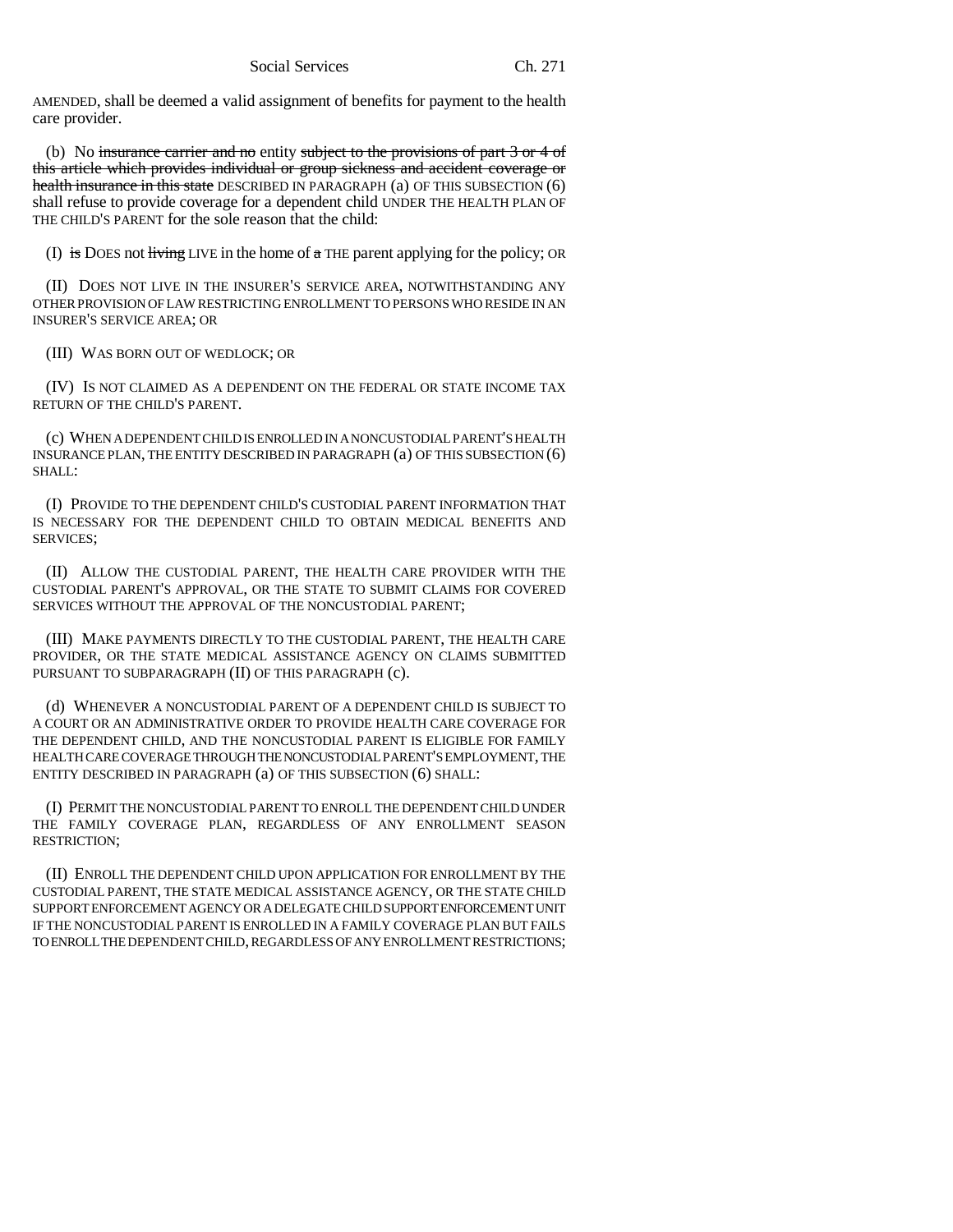(III) NOT CANCEL OR REVOKE ENROLLMENT OF THE DEPENDENT CHILD, OR ELIMINATE COVERAGE FOR THE DEPENDENT CHILD, UNLESS THE INSURER IS PROVIDED WITH SATISFACTORY WRITTEN PROOF THAT:

(A) THE COURT OR ADMINISTRATIVE ORDER FOR HEALTH CARE COVERAGE IS NO LONGER IN EFFECT; OR

(B) THE CHILD IS OR WILL BE ENROLLED IN A COMPARABLE PLAN THROUGH ANOTHER INSURER, WHICH ENROLLMENT TAKES EFFECT NO LATER THAN THE EFFECTIVE DATE OF THE CANCELLATION OR REVOCATION OF ENROLLMENT OR THE ELIMINATION OF COVERAGE.

(e) AN ENTITY DESCRIBED IN PARAGRAPH (a) OF THIS SUBSECTION (6) SHALL NOT IMPOSE ON THE STATE MEDICAL ASSISTANCE AGENCY THAT IS ASSIGNED THE RIGHT TO RECOVER MEDICAL COSTS ON BEHALF OF A MEDICAL ASSISTANCE RECIPIENT ANY REQUIREMENT THAT IS NOT IMPOSED ON OR APPLICABLE TO OTHER AGENTS OR ASSIGNEES.

(6.5) **Adopted child - dependent coverage.** (a) WHENEVER AN ENTITY DESCRIBED IN PARAGRAPH (a) OF SUBSECTION (6) OF THIS SECTION OFFERS COVERAGE FOR DEPENDENT CHILDREN UNDER A HEALTH PLAN, THE ENTITY SHALL PROVIDE BENEFITS TO A CHILD PLACED FOR ADOPTION WITH AN ENROLLEE, POLICYHOLDER, OR SUBSCRIBER UNDER THE SAME TERMS AND CONDITIONS THAT APPLY TO A NATURAL DEPENDENT OF AN ENROLLEE, POLICYHOLDER, OR SUBSCRIBER, REGARDLESS OF WHETHER ADOPTION OF THE CHILD IS FINAL.

(b) AN ENTITY DESCRIBED IN PARAGRAPH (a) OF SUBSECTION (6) OF THIS SECTION SHALL NOT DENY OR RESTRICT COVERAGE TO AN ADOPTED CHILD OF AN ENROLLEE, POLICYHOLDER, OR SUBSCRIBER OR A CHILD PLACED FOR ADOPTION WITH AN ENROLLEE, POLICYHOLDER, OR SUBSCRIBER ON THE BASIS OF A PREEXISTING CONDITION IF THE CHILD WOULD OTHERWISE BE ELIGIBLE FOR ENROLLMENT OR COVERAGE AND THE ADOPTION OR PLACEMENT OCCURS WHILE THE ADOPTIVE PARENT OR PARENT WITH WHOM THE CHILD IS PLACED IS ENROLLED IN THE PLAN.

(c) FOR THE PURPOSES OF THIS SUBSECTION (6.5), UNLESS THE CONTEXT OTHERWISE REQUIRES:

(I) "CHILD" MEANS A PERSON WHO HAS NOT ATTAINED EIGHTEEN YEARS OF AGE.

(II) "PLACED FOR ADOPTION" MEANS CIRCUMSTANCES UNDER WHICH A PERSON ASSUMES OR RETAINS A LEGAL OBLIGATION TO PARTIALLY OR TOTALLY SUPPORT A CHILD IN ANTICIPATION OF THE CHILD'S ADOPTION. A PLACEMENT TERMINATES AT THE TIME SUCH LEGAL OBLIGATION TERMINATES.

(6.7) **Medical assistance recipients - denial of coverage - liability to state.** (a) NO ENTITY SUBJECT TO THE PROVISIONS OF THIS ARTICLE, ARTICLE 8 OF THIS TITLE, OR SECTION 607 (1) OF THE FEDERAL "EMPLOYMENT RETIREMENT INCOME SECURITY ACT OF 1974", AS AMENDED, SHALL REFUSE TO ENROLL A PERSON FOR THE SOLE REASON THAT THE PERSON IS A MEDICAL ASSISTANCE RECIPIENT FOR WHOM COVERAGE IS SOUGHT PURSUANT TO SECTION 26-4-518.5, C.R.S., OR REFUSE TO ACCEPT AND HONOR AN OTHERWISE VALID CLAIM FOR A COVERED BENEFIT WHICH IS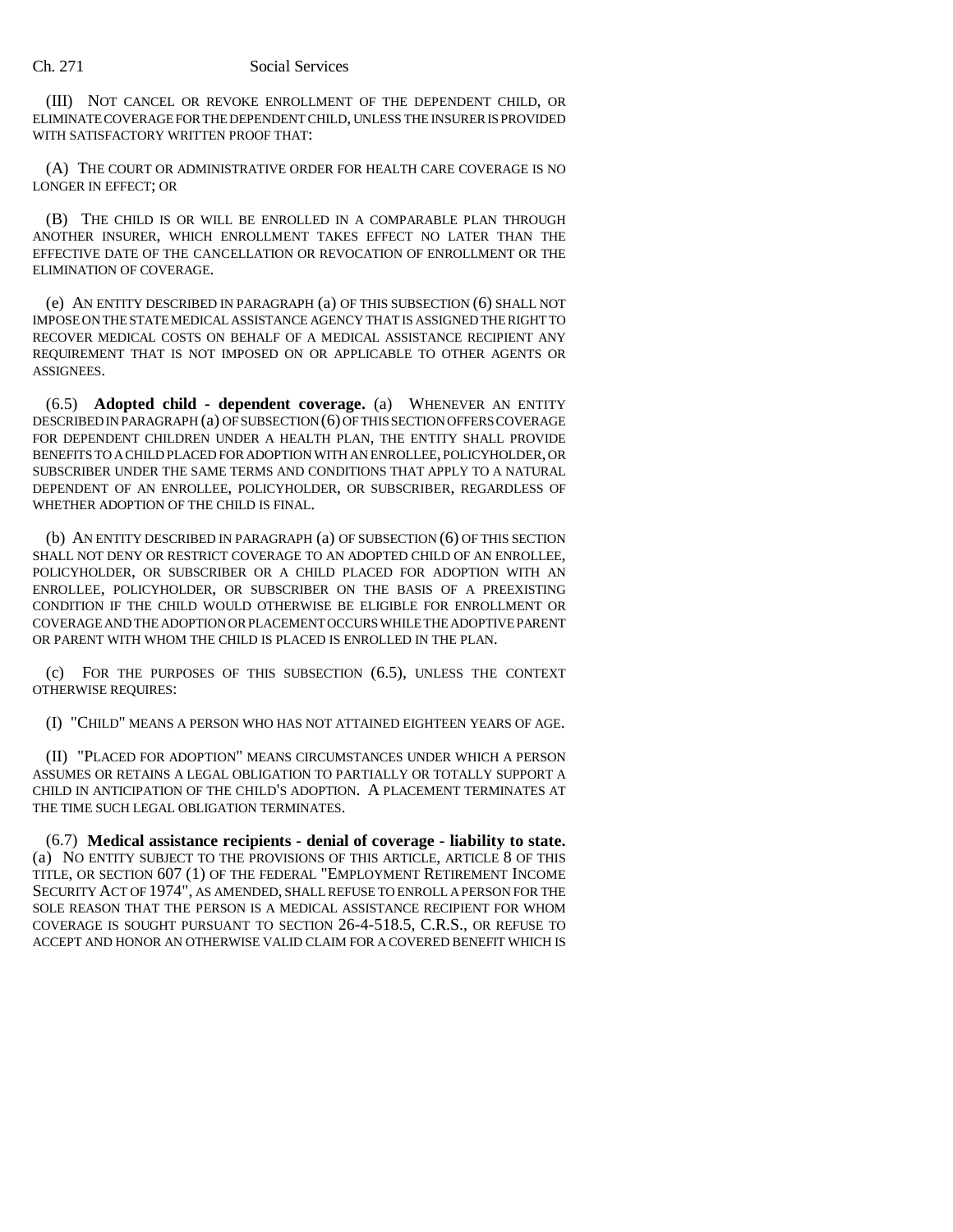FILED IN THE CASE OF AN ASSIGNMENT UNDER THE PROVISIONS OF ARTICLE 4 OF TITLE 26, C.R.S.

(b) AN ENTITY SUBJECT TO THIS SUBSECTION (6.7) THAT IS LIABLE AS A THIRD PARTY FOR THE MEDICAL COSTS OF A MEDICAL ASSISTANCE RECIPIENT OR THAT RECOVERS OR MAY RECOVER MEDICAL COSTS FROM A THIRD PARTY WHO IS LIABLE TO A MEDICAL ASSISTANCE RECIPIENT FOR MEDICAL COSTS IS LIABLE TO THE STATE PURSUANT TO SECTION 26-4-403 (3), C.R.S.

(c) THE STATE IS DEEMED TO HAVE ACQUIRED THE RIGHTS AS AN ASSIGNEE OF THE MEDICAL ASSISTANCE RECIPIENT TO ANY PAYMENT BY A THIRD PARTY FOR MEDICAL COSTS.

**SECTION 2.** 10-16-428, Colorado Revised Statutes, 1987 Repl. Vol., as amended, is repealed as follows:

**10-16-428. Prohibition concerning state-funded medical assistance.** (1) No evidence of coverage issued, renewed, or reinstated by a health maintenance organization shall contain any provision which limits or excludes payments under hospital or medical benefits coverage to or on behalf of the enrollee because the enrollee or any covered dependent is eligible for or receiving medical assistance benefits under article 4 of title 26, C.R.S.

(2) The requirements of subsection (1) of this section shall apply to all such evidence of coverage issued, renewed, or reinstated on or after August 1, 1984.

**SECTION 3.** 13-54-104 (1) (b), Colorado Revised Statutes, 1987 Repl. Vol., as amended, is amended to read:

**13-54-104. Restrictions on garnishment and levy under execution or attachment.** (1) As used in this section, unless the context otherwise requires:

(b) (I) "Earnings" means:

(A) Compensation paid or payable for personal services, whether denominated as wages, salary, commission, or bonus;

(B) Funds held in or payable from any health, accident, or disability insurance.

(II) For the purposes of writs of garnishment which are the result of a judgment taken for arrearages for child support or for child support debt, "earnings" also means:

(A) Workers' compensation benefits; and

(B) Any pension or retirement benefits or payments, including but not limited to those paid pursuant to article 64 of title 22, articles 51, 54, 54.5, and 54.6 of title 24, and article 30 of title 31, C.R.S.

(III) FOR THE PURPOSES OF WRITS OF GARNISHMENT ISSUED BY THE STATE AGENCY RESPONSIBLE FOR ADMINISTERING THE STATE MEDICAL ASSISTANCE PROGRAM, WHICH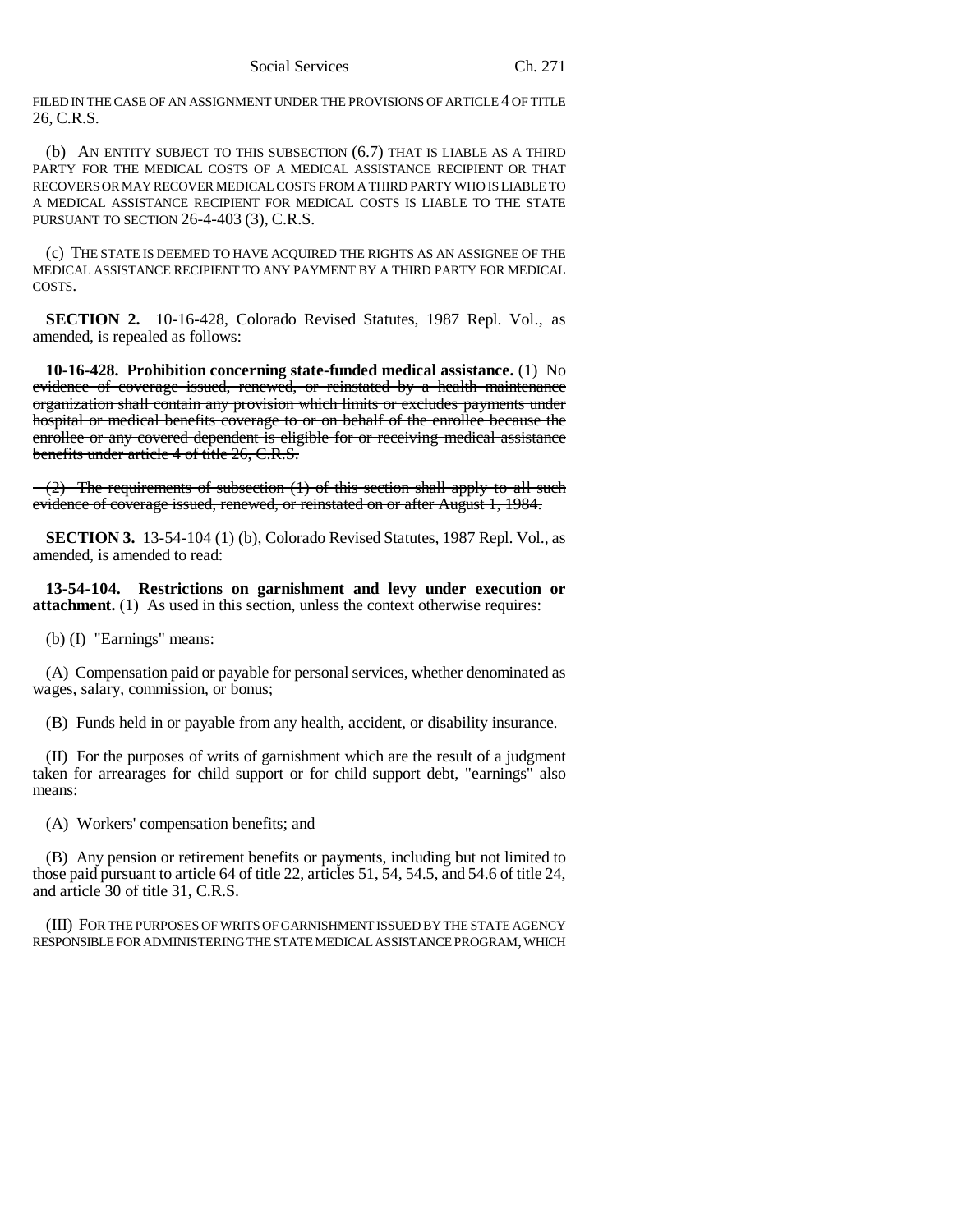WRITS ARE ISSUED AS A RESULT OF A JUDGMENT FOR MEDICAL SUPPORT FOR CHILD SUPPORT OR FOR MEDICAL SUPPORT DEBT, "EARNINGS" INCLUDES:

(A) PAYMENTS RECEIVED FROM A THIRD PARTY TO COVER THE HEALTH CARE COST OF THE CHILD BUT WHICH PAYMENTS HAVE NOT BEEN APPLIED TO COVER THE CHILD'S HEALTH CARE COSTS; AND

(B) STATE TAX REFUNDS.

**SECTION 4.** 13-54.5-101 (2), Colorado Revised Statutes, 1987 Repl. Vol., as amended, is amended to read:

**13-54.5-101. Definitions.** As used in this article, unless the context otherwise requires:

(2) (a) "Earnings" means:

(I) Compensation paid or payable for personal services, whether denominated as wages, salary, commission, or bonus;

(II) Funds held in or payable from any health, accident, or disability insurance.

(b) For the purposes of writs of garnishment which are the result of a judgment taken for arrearages for child support or for child support debt, "earnings" also means:

(I) Workers' compensation benefits; and

(II) Any pension or retirement benefits or payments, including but not limited to those paid pursuant to article 64 of title 22, articles 51, 54, 54.5, and 54.6 of title 24, and article 30 of title 31, C.R.S.

(c) FOR THE PURPOSES OF WRITS OF GARNISHMENT ISSUED BY THE STATE AGENCY RESPONSIBLE FOR ADMINISTERING THE STATE MEDICAL ASSISTANCE PROGRAM, WHICH WRITS ARE ISSUED AS A RESULT OF A JUDGMENT FOR MEDICAL SUPPORT FOR CHILD SUPPORT OR FOR MEDICAL SUPPORT DEBT, "EARNINGS" INCLUDES:

(I) PAYMENTS RECEIVED FROM A THIRD PARTY TO COVER THE HEALTH CARE COST OF THE CHILD BUT WHICH PAYMENTS HAVE NOT BEEN APPLIED TO COVER THE CHILD'S HEALTH CARE COSTS; AND

(II) STATE TAX REFUNDS.

**SECTION 5.** 14-14-112 (1), (2) (c), (2) (d), and (2) (h), Colorado Revised Statutes, 1987 Repl. Vol., as amended, are amended, and the said 14-14-112 (2) is further amended BY THE ADDITION OF A NEW PARAGRAPH, to read:

**14-14-112. Deductions for health insurance.** (1) In all orders which direct the obligor to provide health insurance for any child, the court or delegate child support enforcement unit shall include a provision directing the obligor's employer to enroll such child in the health insurance plan and to deduct from the wages due the obligor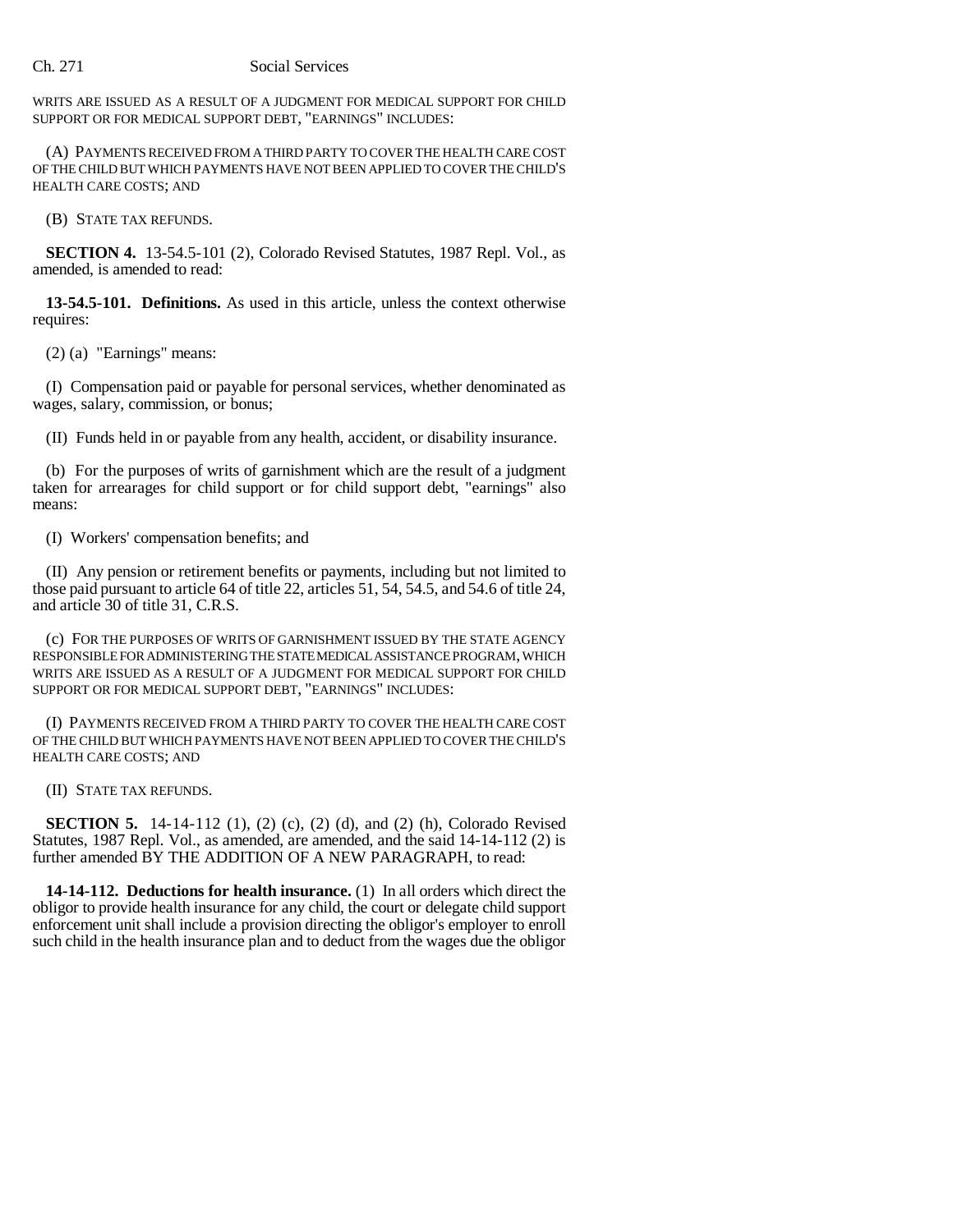Social Services Ch. 271

an amount sufficient to provide for premiums for health insurance when such insurance is offered by the employer, INCLUDING ANY EMPLOYER SUBJECT TO THE PROVISIONS OF SECTION 607 (1) OF THE FEDERAL "EMPLOYMENT RETIREMENT INCOME SECURITY ACT OF 1974", AS AMENDED. The court or the delegate child support enforcement unit shall direct the obligor to notify the court or unit, in writing, of any change of address or employment within ten days of the change.

(2) Notice of the deduction for health insurance shall be mailed by certified mail, return receipt requested, by the obligee, the obligee's representative, or the delegate child support enforcement unit, to the obligor's employer. The notice of the deduction for health insurance shall contain:

(c) A statement that children THE EMPLOYER shall be enrolled ENROLL AN OBLIGOR'S CHILD in the health insurance plan in which the obligor is enrolled if the children CHILD can be covered under that plan or, if the obligor is not enrolled, in the least costly plan otherwise available and accessible to the child, REGARDLESS OF WHETHER THE CHILD WAS BORN OUT OF WEDLOCK, IS CLAIMED AS A DEPENDENT ON THE OBLIGOR'S FEDERAL OR STATE INCOME TAX RETURN, LIVES WITH THE OBLIGOR, OR LIVES WITHIN THE INSURER'S SERVICE AREA, NOTWITHSTANDING ANY OTHER PROVISION OF LAW RESTRICTING ENROLLMENT TO PERSONS WHO RESIDE IN AN INSURER'S SERVICE AREA;

(d) A statement that the deduction for health insurance is to take effect no later than the first pay period after fourteen days from the mailing date on WHICH the notice IS MAILED to the employer OR FROM THE DATE ON WHICH THE OBLIGOR SUBMITS AN ORAL OR WRITTEN REQUEST TO THE EMPLOYER, WHICHEVER OCCURS SOONER, and THAT THE DEDUCTION FOR HEALTH INSURANCE IS treated as a significant life change under open enrollment requirements;

(h) A statement that, as long as the obligor is employed by the employer, the notice to deduct for health insurance shall not be terminated or modified, except AS FOLLOWS:

(I) Upon written notice by the court, obligee, or delegate child support enforcement unit;

(II) UPON WRITTEN VERIFICATION, PROVIDED BY THE OBLIGOR TO THE EMPLOYER, THE EMPLOYER DETERMINES THAT THE CHILD HAS BEEN ENROLLED IN A COMPARABLE HEALTH INSURANCE PLAN THAT TAKES EFFECT NO LATER THAN THE EFFECTIVE DATE ON WHICH THE CHILD IS NO LONGER ENROLLED UNDER THE PLAN OFFERED BY THE OBLIGOR'S EMPLOYER; OR

(III) UPON THE EMPLOYER'S ELIMINATION OF FAMILY HEALTH COVERAGE FOR ALL EMPLOYEES.

(k) A STATEMENT THAT WHEN A CHILD IS NO LONGER ENROLLED UNDER A FAMILY HEALTH PLAN FOR THE REASONS DESCRIBED IN SUBPARAGRAPHS (I) TO (III) OF PARAGRAPH (h) OF THIS SUBSECTION (2), THE EMPLOYER WITHIN FOURTEEN DAYS AFTER THE TERMINATION OF COVERAGE SHALL SEND TO THE LOCATION DESCRIBED ON THE HEALTH INSURANCE PREMIUM NOTICE A WRITTEN NOTICE OF CANCELLATION OF ENROLLMENT OR A COPY OF THE VERIFICATION PROVIDED BY THE OBLIGOR TO THE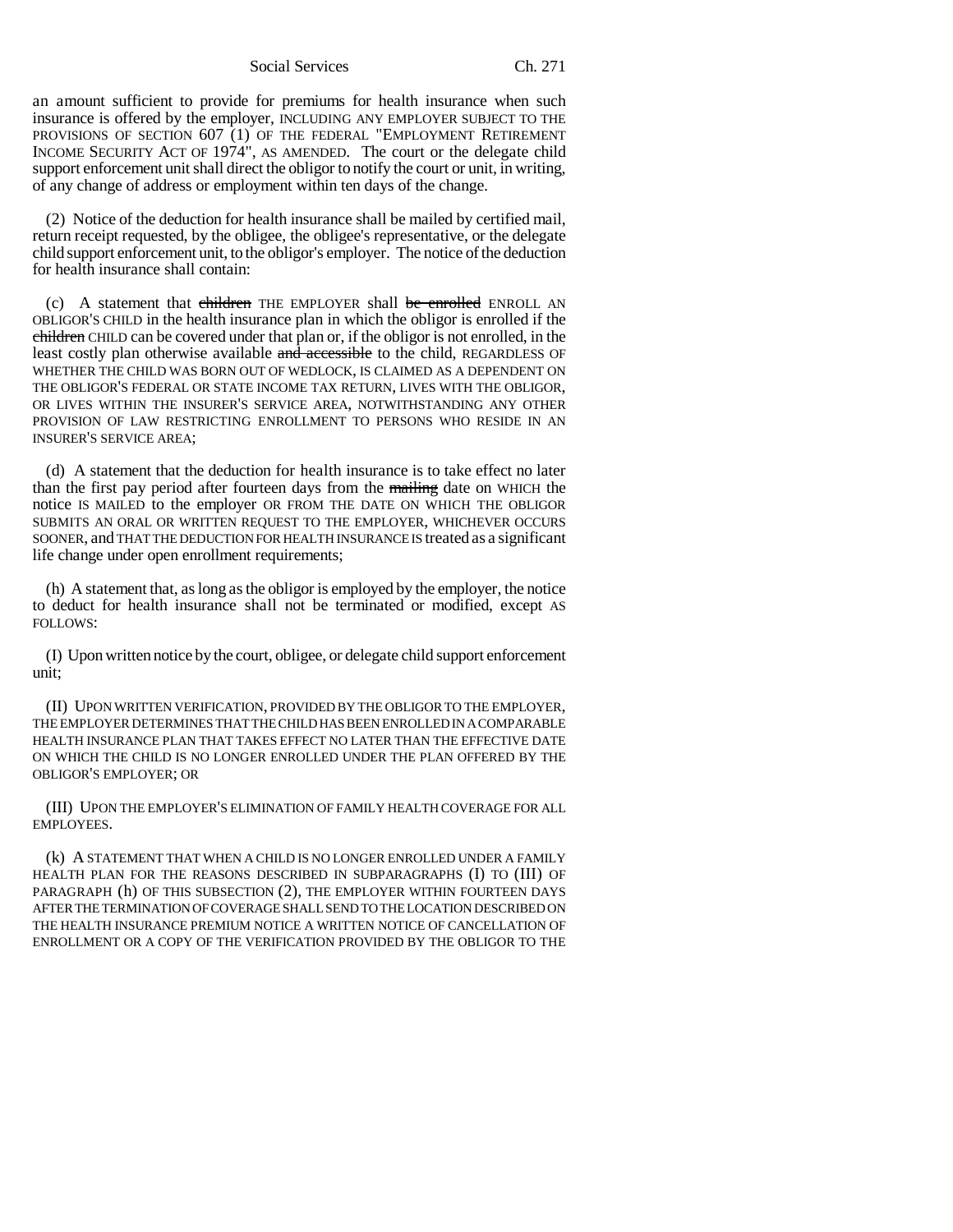EMPLOYER THAT THE CHILD IS ENROLLED IN A COMPARABLE HEALTH PLAN.

**SECTION 6.** 15-14-409.5, Colorado Revised Statutes, 1987 Repl. Vol., as amended, is amended BY THE ADDITION OF A NEW SUBSECTION to read:

**15-14-409.5. Limited court-approved arrangements authorized for persons seeking medical assistance for nursing home care - applicable to trusts established before a certain date.** (6) THIS SECTION APPLIES TO TRUSTS ESTABLISHED OR TRANSFERS OF PROPERTY MADE PRIOR TO JULY 1, 1994. THE PROVISIONS SET FORTH IN SECTIONS 15-14-409.6 TO 15-14-409.9 AND ANY RULE ADOPTED BY THE MEDICAL SERVICES BOARD PURSUANT TO SECTION 26-4-506.6 APPLY TO TRUSTS ESTABLISHED OR PROPERTY TRANSFERRED ON OR AFTER JULY 1, 1994.

**SECTION 7.** Part 4 of article 14 of title 15, Colorado Revised Statutes, 1987 Repl. Vol., as amended, is amended BY THE ADDITION OF THE FOLLOWING NEW SECTIONS to read:

**15-14-409.6. Trust established by an individual - eligibility for certain public assistance programs - general provisions.** (1) FOR PURPOSES OF THIS SECTION AND SECTIONS 15-14-409.7 TO 15-14-409.9, UNLESS THE CONTEXT OTHERWISE REQUIRES:

(a) "ASSET" HAS THE SAME MEANING AS SET FORTH IN TITLE XIX OF THE FEDERAL "SOCIAL SECURITY ACT", 42 U.S.C. 1396p (e), AS AMENDED.

(b) "INCOME" HAS THE SAME MEANING AS SET FORTH IN TITLE XIX OF THE FEDERAL "SOCIAL SECURITY ACT", 42 U.S.C. 1396p (e), AS AMENDED.

(c) "PUBLIC ASSISTANCE" MEANS PUBLIC ASSISTANCE AS PROVIDED BY ARTICLE 2 OF TITLE 26, C.R.S., AND MEDICAL ASSISTANCE AS PROVIDED BY ARTICLE 4 OF TITLE 26, C.R.S.

(d) "RESOURCES" HAS THE SAME MEANING AS SET FORTH IN TITLE XIX OF THE FEDERAL "SOCIAL SECURITY ACT", 42 U.S.C. 1396p (e), AS AMENDED.

(e) "TRUST ESTABLISHED BY AN INDIVIDUAL" HAS THE SAME MEANING AS SET FORTH IN TITLE XIX OF THE FEDERAL "SOCIAL SECURITY ACT", 42 U.S.C. 1396p (d) (2), AS AMENDED.

(2) NOTWITHSTANDING ANY STATUTORY PROVISION TO THE CONTRARY, A COURT SHALL NOT AUTHORIZE, DIRECT, OR RATIFY ANY TRUST ESTABLISHED BY AN INDIVIDUAL THAT HAS THE EFFECT OF QUALIFYING OR PURPORTS TO QUALIFY THE TRUST BENEFICIARY FOR PUBLIC ASSISTANCE UNLESS THE TRUST MEETS THE CRITERIA SET FORTH IN THIS SECTION, SECTIONS 15-14-409.7 TO 15-14-409.9, AND ANY RULE ADOPTED BY THE MEDICAL SERVICES BOARD PURSUANT TO SECTION 26-4-506.6, C.R.S.

(3) THE COURT SHALL NOT AUTHORIZE, DIRECT, OR RATIFY THE TRANSFER OF ANY ASSETS OWNED BY A PROTECTED PERSON IF THE TRANSFER HAS THE EFFECT OF QUALIFYING OR PURPORTS TO QUALIFY THE PROTECTED PERSON FOR PUBLIC ASSISTANCE UNLESS THE ASSETS ARE TRANSFERRED TO A TRUST THAT MEETS THE CRITERIA SET FORTH IN THIS SECTION, SECTIONS 15-14-409.7 TO 15-14-409.9, AND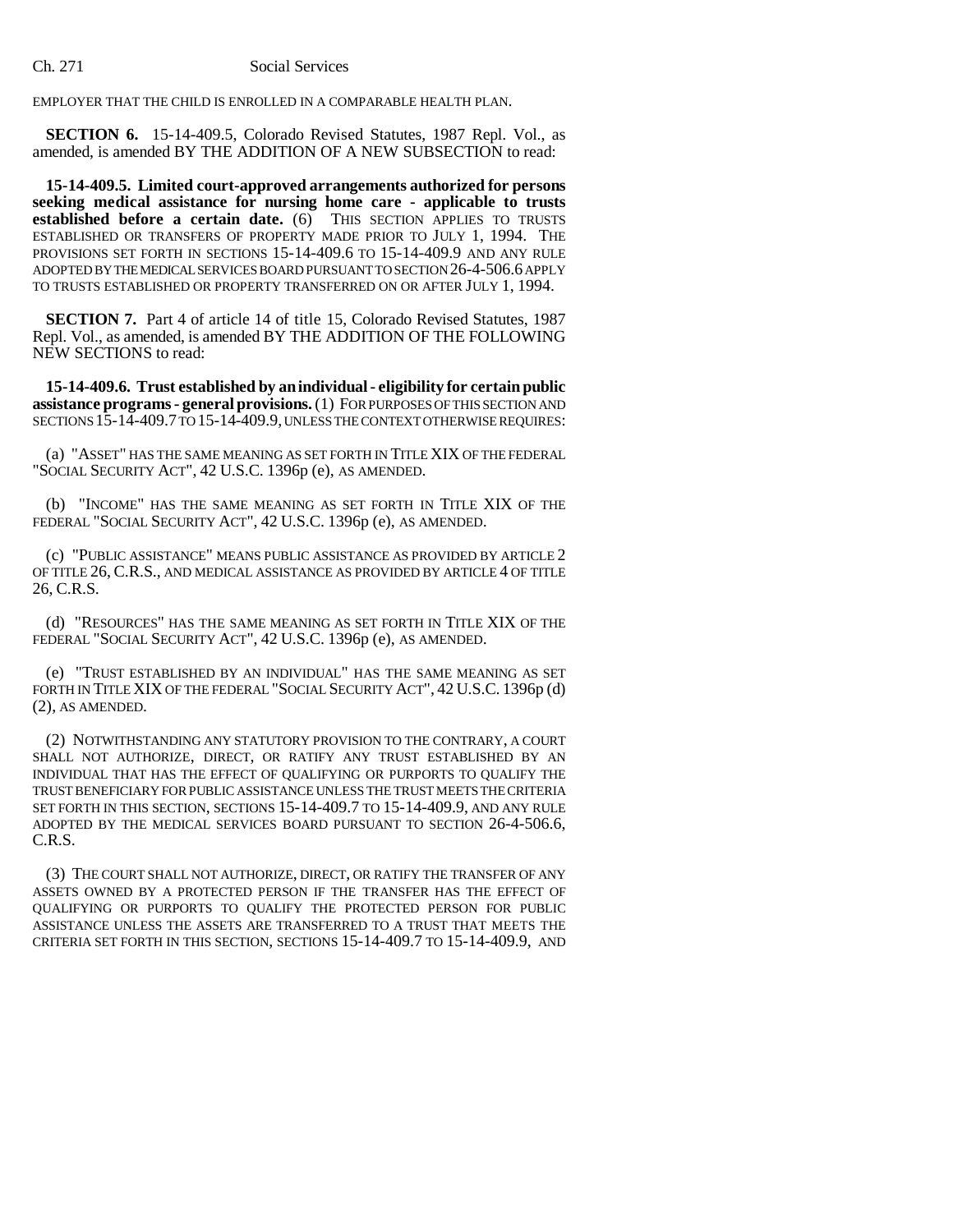ANY RULE ADOPTED BY THE MEDICAL SERVICES BOARD PURSUANT TO SECTION 26-4-506.6, C.R.S.

(4) THIS SECTION AND SECTIONS 15-14-409.7 TO 15-14-409.9 APPLY TO TRUSTS ESTABLISHED OR PROPERTY TRANSFERRED ON OR AFTER JULY 1, 1994.

**15-14-409.7. Income trusts - limitations.** (1) AN INCOME TRUST WITHIN THE MEANING OF THIS SECTION IS A COURT-APPROVED TRUST ESTABLISHED FOR THE BENEFIT OF AN INDIVIDUAL THAT CONSISTS ONLY OF PENSION INCOME, SOCIAL SECURITY, AND OTHER MONTHLY INCOME TO THE INDIVIDUAL AND ACCUMULATED INCOME IN THE TRUST AND THAT IS ESTABLISHED FOR THE PURPOSE OR WITH THE EFFECT OF ESTABLISHING OR MAINTAINING INCOME-ELIGIBILITY FOR CERTAIN MEDICAL ASSISTANCE.

(2) THE COURT SHALL NOT AUTHORIZE, DIRECT, OR RATIFY AN INCOME TRUST FOR ANY CATEGORY OF PUBLIC ASSISTANCE OTHER THAN NURSING HOME CARE OR HOME AND COMMUNITY-BASED SERVICES.

(3) THE COURT SHALL NOT AUTHORIZE, DIRECT, OR RATIFY AN INCOME TRUST UNLESS THE TRUST MEETS ALL OF THE FOLLOWING CRITERIA:

(a) THE ASSETS USED TO FUND THE TRUST ARE LIMITED TO ANY MONTHLY UNEARNED INCOME RECEIVED BY THE APPLICANT, INCLUDING ANY PENSION PAYMENT;

(b) THE SOLE LIFETIME BENEFICIARIES OF THE TRUST ARE THE PERSON FOR WHOM THE TRUST IS ESTABLISHED AND THE STATE MEDICAL ASSISTANCE PROGRAM. AFTER THE DEATH OF THE PERSON FOR WHOM THE TRUST IS CREATED OR AFTER THE TRUST IS TERMINATED DURING THE BENEFICIARY'S LIFETIME, WHICHEVER OCCURS SOONER, NO PERSON IS ENTITLED TO PAYMENT FROM THE REMAINDER OF THE TRUST UNTIL THE STATE MEDICAL ASSISTANCE AGENCY HAS BEEN FULLY REIMBURSED FOR THE ASSISTANCE RENDERED TO THE PERSON FOR WHOM THE TRUST WAS CREATED.

(c) THE ENTIRE CORPUS OF THE TRUST, OR AS MUCH OF THE CORPUS AS MAY BE DISTRIBUTED EACH MONTH WITHOUT VIOLATING FEDERAL REQUIREMENTS FOR FEDERAL FINANCIAL PARTICIPATION, IS DISTRIBUTED EACH MONTH FOR EXPENSES RELATED TO NURSING HOME CARE OR HOME AND COMMUNITY-BASED SERVICES FOR THE BENEFICIARY THAT ARE APPROVED UNDER THE STATE MEDICAL ASSISTANCE PROGRAM; EXCEPT THAT AN AMOUNT REASONABLY NECESSARY TO MAINTAIN THE EXISTENCE OF THE TRUST AND TO COMPLY WITH FEDERAL REQUIREMENTS MAY BE RETAINED IN THE TRUST;

(d) THE TRUST PROVIDES THAT DEDUCTIONS MAY BE MADE FROM THE MONTHLY TRUST DISTRIBUTION TO THE SAME EXTENT THAT DEDUCTIONS FROM THE INCOME OF A NURSING HOME RESIDENT OR HOME AND COMMUNITY-BASED SERVICES CLIENT ARE ALLOWED UNDER THE STATE MEDICAL ASSISTANCE PROGRAM, ARTICLE 4 OF TITLE 26, C.R.S., FOR NURSING HOME RESIDENTS AND HOME AND COMMUNITY-BASED SERVICES CLIENTS WHO ARE NOT TRUST BENEFICIARIES. ALLOWABLE DEDUCTIONS INCLUDE THE FOLLOWING:

(I) A MONTHLY PERSONAL NEEDS ALLOWANCE;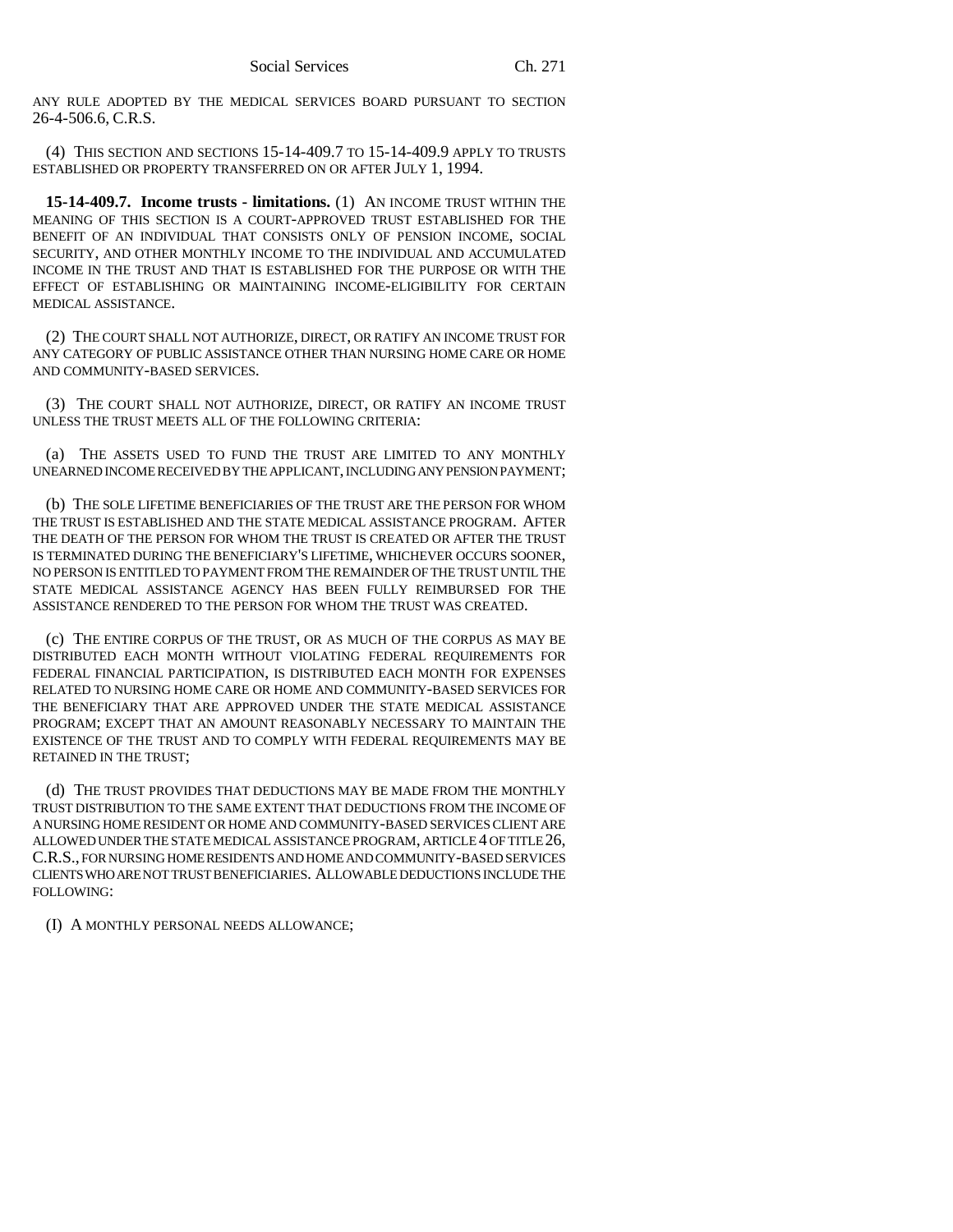(II) WITH RESPECT TO NURSING HOME RESIDENTS ONLY, PAYMENTS TO THE BENEFICIARY'S COMMUNITY SPOUSE OR DEPENDENT FAMILY MEMBERS AS PROVIDED AND IN ACCORDANCE WITH TITLE XIX OF THE FEDERAL "SOCIAL SECURITY ACT", 42 U.S.C. SEC. 1396r-5, AS AMENDED, AND SECTION 26-4-506, C.R.S.;

(III) SPECIFIED HEALTH INSURANCE COSTS AND SPECIAL MEDICAL SERVICES PROVIDED UNDER TITLE XIX OF THE FEDERAL "SOCIAL SECURITY ACT", 42 U.S.C. SEC. 1396a (r), AS AMENDED;

(IV) ANY OTHER DEDUCTION PROVIDED BY RULES OF THE MEDICAL SERVICES BOARD, INCLUDING RULES CONCERNING POSTELIGIBILITY TREATMENT OF INCOME FOR HOME AND COMMUNITY-BASED SERVICES CLIENTS;

(e) THE TRUST PROVIDES THAT, UPON THE DEATH OF THE BENEFICIARY OR TERMINATION OF THE TRUST DURING THE BENEFICIARY'S LIFETIME, WHICHEVER OCCURS SOONER, THE STATE AGENCY ADMINISTERING THE STATE MEDICAL ASSISTANCE PROGRAM RECEIVES ALL AMOUNTS REMAINING IN THE TRUST UP TO THE TOTAL MEDICAL ASSISTANCE PAID ON BEHALF OF THE INDIVIDUAL;

(f) THE APPLICANT'S MONTHLY GROSS INCOME FROM ALL SOURCES, WITHOUT REFERENCE TO THE COURT-APPROVED TRUST, EXCEEDS THE INCOME ELIGIBILITY STANDARD FOR MEDICAL ASSISTANCE THEN IN EFFECT BUT IS LESS THAN THE AVERAGE PRIVATE PAY RATE FOR NURSING HOME CARE FOR THE GEOGRAPHIC REGION IN WHICH THE APPLICANT LIVES.

**15-14-409.8. Disability trusts - limitations.** (1) A DISABILITY TRUST WITHIN THE MEANING OF THIS SECTION IS A TRUST THAT IS ESTABLISHED FOR AN INDIVIDUAL UNDER SIXTY-FIVE YEARS OF AGE WHO IS DISABLED, AS SUCH TERM IS DEFINED IN TITLE XIX OF THE FEDERAL "SOCIAL SECURITY ACT", 42 U.S.C. 1382c (a) (3), AS AMENDED, CONSISTS OF ASSETS OF THE INDIVIDUAL, AND IS ESTABLISHED FOR THE PURPOSE OR WITH THE EFFECT OF ESTABLISHING OR MAINTAINING THE INDIVIDUAL'S RESOURCE ELIGIBILITY FOR MEDICAL ASSISTANCE.

(2) A DISABILITY TRUST IS NOT VALID FOR THE PURPOSE OF ESTABLISHING OR MAINTAINING A PERSON'S RESOURCE ELIGIBILITY FOR MEDICAL ASSISTANCE UNLESS THE TRUST MEETS ALL OF THE FOLLOWING CRITERIA:

(a) THE INDIVIDUAL FOR WHOM THE TRUST IS ESTABLISHED IS UNDER SIXTY-FIVE YEARS OF AGE AND IS DISABLED WITHIN THE MEANING TITLE XIX OF THE FEDERAL "SOCIAL SECURITY ACT", 42 U.S.C. 1382c (a) (3), AS AMENDED;

(b) THE ONLY ASSETS USED TO FUND THE TRUST ARE THE PROCEEDS FROM ANY SETTLEMENT OR JUDGMENT BASED ON AN ACTION OR CLAIM FOR PERSONAL INJURY BROUGHT BY OR ON BEHALF OF THE TRUST BENEFICIARY OR RETROACTIVE FEDERAL SUPPLEMENTAL SECURITY INCOME BENEFIT PAYMENTS TO THE BENEFICIARY IN ACCORDANCE WITH THE UNITED STATES SUPREME COURT DECISION ENTITLED SULLIVAN V. ZEBLEY, 493 U.S. 521, 110 S. CT. 885 (1990).

(c) THE SOLE LIFETIME BENEFICIARIES OF THE TRUST ARE THE INDIVIDUAL FOR WHOM THE TRUST IS ESTABLISHED AND THE STATE MEDICAL ASSISTANCE PROGRAM. AFTER THE DEATH OF THE PERSON FOR WHOM THE TRUST IS CREATED OR AFTER THE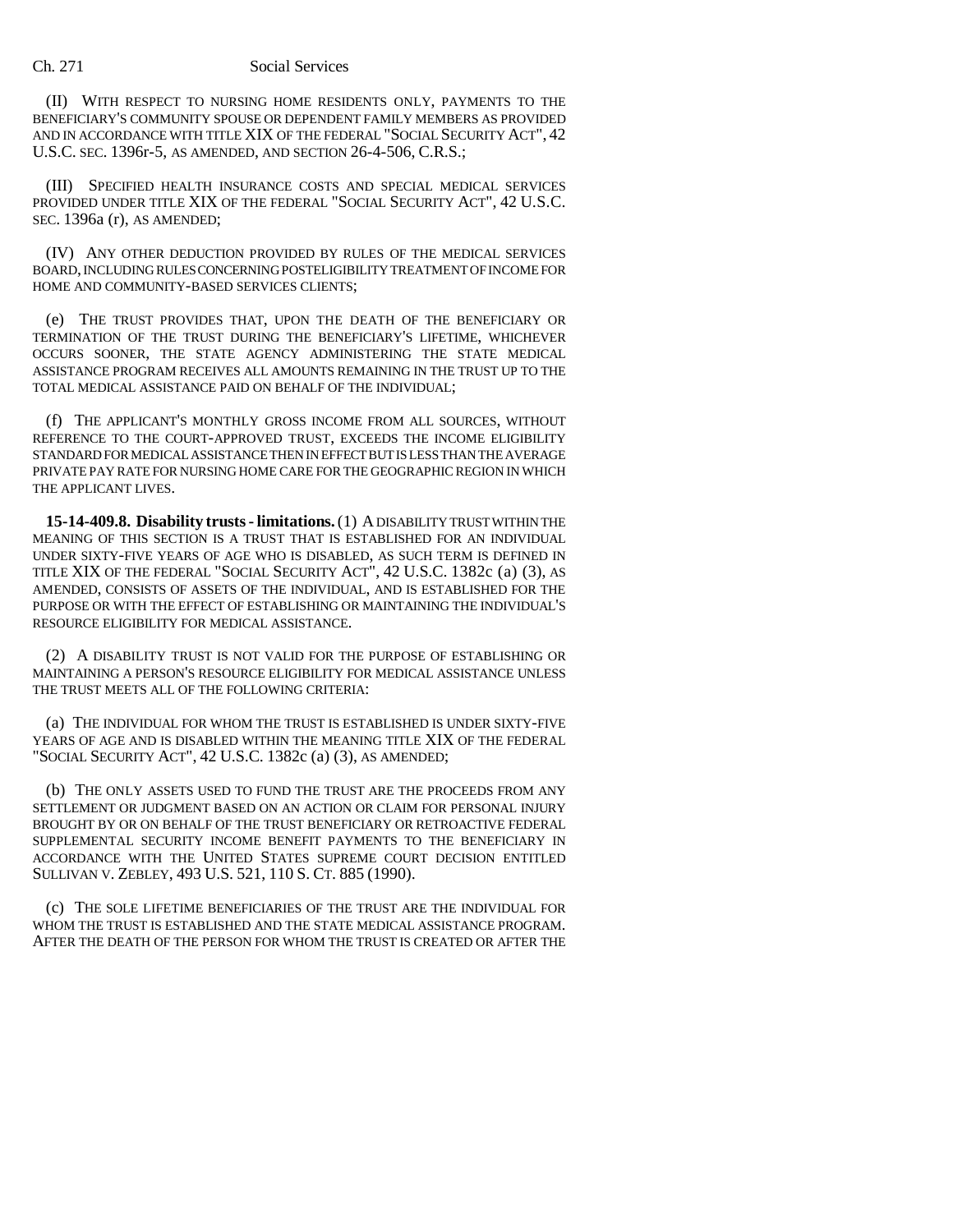TRUST IS TERMINATED DURING THE BENEFICIARY'S LIFETIME, WHICHEVER OCCURS SOONER, NO PERSON IS ENTITLED TO PAYMENT FROM THE REMAINDER OF THE TRUST UNTIL THE STATE MEDICAL ASSISTANCE AGENCY HAS BEEN FULLY REIMBURSED FOR THE ASSISTANCE RENDERED TO THE PERSON FOR WHOM THE TRUST WAS CREATED.

(d) THE TRUST IS ESTABLISHED FOR THE BENEFIT OF THE INDIVIDUAL BY A PARENT, GRANDPARENT, LEGAL GUARDIAN OF THE INDIVIDUAL, OR THE COURT;

(e) THE TRUST PROVIDES THAT, UPON THE DEATH OF THE BENEFICIARY OR TERMINATION OF THE TRUST DURING THE BENEFICIARY'S LIFETIME, WHICHEVER OCCURS SOONER, THE DEPARTMENT OF HEALTH CARE POLICY AND FINANCING RECEIVES ANY AMOUNT REMAINING IN THE TRUST UP TO THE TOTAL MEDICAL ASSISTANCE PAID ON BEHALF OF THE INDIVIDUAL.

(3) A DISABILITY TRUST IS NOT VALID FOR THE PURPOSE OF ESTABLISHING OR MAINTAINING ELIGIBILITY FOR ANY CATEGORY OF PUBLIC ASSISTANCE OTHER THAN MEDICAL ASSISTANCE.

(4) NO DISABILITY TRUST SHALL BE VALID UNLESS THE DEPARTMENT OF HEALTH CARE POLICY AND FINANCING, OR ITS DESIGNEE, HAS REVIEWED THE TRUST AND DETERMINED THAT THE TRUST CONFORMS TO THE REQUIREMENTS OF THIS SECTION AND ANY RULES ADOPTED BY THE MEDICAL SERVICES BOARD PURSUANT TO SECTION 26-4-506.6, C.R.S.

**15-14-409.9. Pooled trusts - limitations.** (1) A POOLED TRUST WITHIN THE MEANING OF THIS SECTION IS A TRUST CONSISTING OF INDIVIDUAL ACCOUNTS ESTABLISHED FOR INDIVIDUALS WHO ARE DISABLED AND IS ESTABLISHED FOR THE PURPOSE OR WITH THE EFFECT OF ESTABLISHING OR MAINTAINING A PERSON'S RESOURCE ELIGIBILITY FOR MEDICAL ASSISTANCE.

(2) A POOLED TRUST IS NOT VALID FOR THE PURPOSES OF ESTABLISHING OR MAINTAINING ELIGIBILITY FOR MEDICAL ASSISTANCE UNLESS THE TRUST MEETS THE FOLLOWING CRITERIA:

(a) THE TRUST IS ESTABLISHED AND MANAGED BY A NONPROFIT ASSOCIATION THAT IS APPROVED BY THE UNITED STATES INTERNAL REVENUE SERVICE;

(b) A SEPARATE ACCOUNT IS MAINTAINED FOR EACH BENEFICIARY OF THE TRUST; EXCEPT THAT THE ACCOUNTS ARE POOLED FOR PURPOSES OF INVESTMENT AND MANAGEMENT OF FUNDS;

(c) THE SOLE LIFETIME BENEFICIARIES OF THE TRUST ARE THE INDIVIDUAL FOR WHOM THE TRUST IS ESTABLISHED AND THE STATE MEDICAL ASSISTANCE PROGRAM. AFTER THE DEATH OF THE PERSON FOR WHOM THE TRUST IS CREATED OR AFTER THE TRUST IS TERMINATED DURING THE BENEFICIARY'S LIFETIME, WHICHEVER OCCURS SOONER, NO PERSON IS ENTITLED TO PAYMENT FROM THE REMAINDER OF THE TRUST UNTIL THE STATE MEDICAL ASSISTANCE AGENCY HAS BEEN FULLY REIMBURSED FOR THE ASSISTANCE RENDERED TO THE PERSON FOR WHOM THE TRUST WAS CREATED.

(d) THE ACCOUNT IS ESTABLISHED BY THE PARENT, GRANDPARENT, OR LEGAL GUARDIAN OF SUCH INDIVIDUAL, BY SUCH INDIVIDUAL, OR BY A COURT;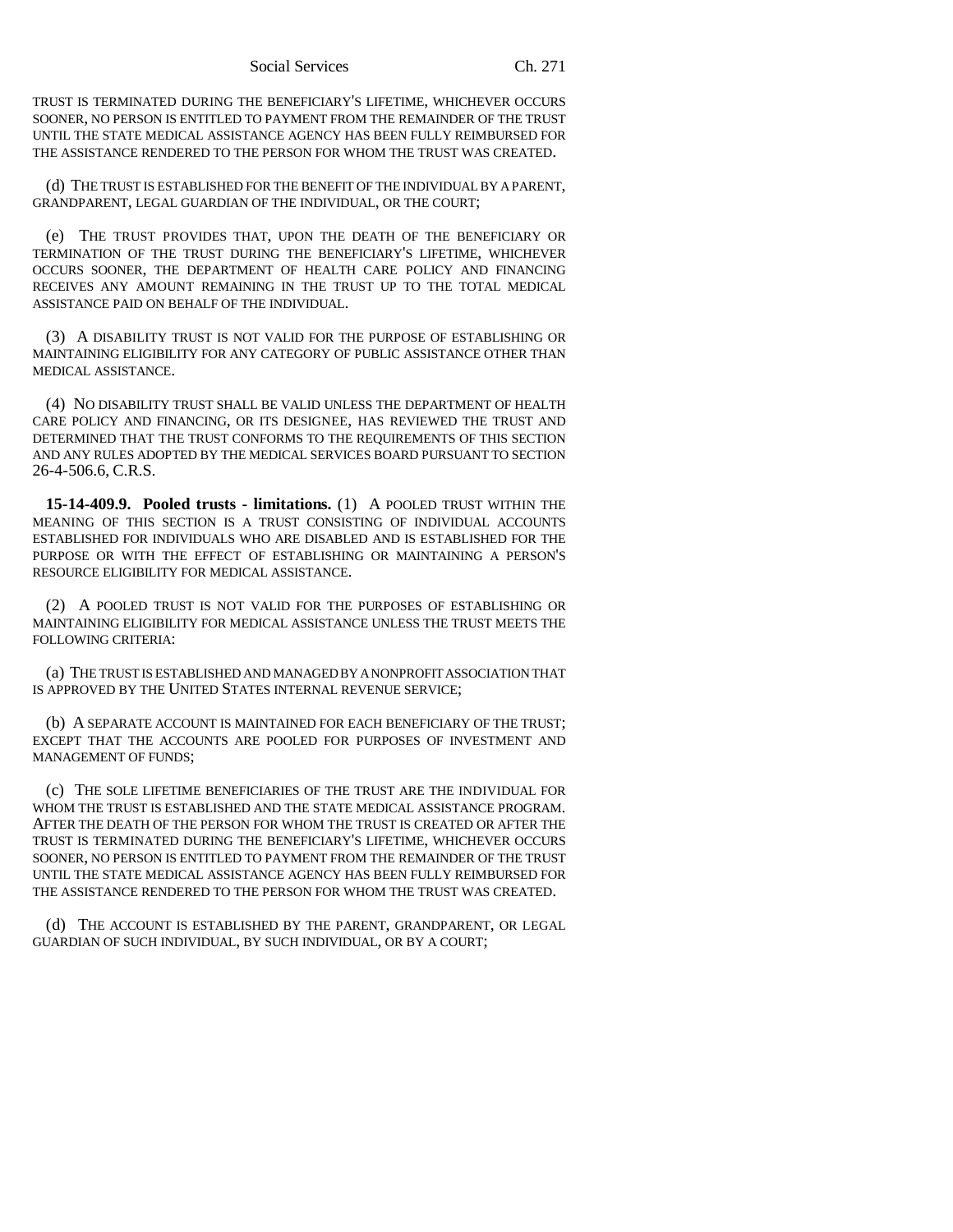(e) THE ONLY ASSETS USED TO FUND EACH TRUST ACCOUNT ARE THE INDIVIDUAL'S PROCEEDS FROM THE SETTLEMENT OR JUDGMENT OF AN ACTION OR CLAIM FOR PERSONAL INJURY BROUGHT BY OR ON BEHALF OF THE TRUST BENEFICIARY OR RETROACTIVE FEDERAL SUPPLEMENTAL SECURITY INCOME BENEFIT PAYMENTS TO THE BENEFICIARY IN ACCORDANCE WITH THE UNITED STATES SUPREME COURT DECISION ENTITLED SULLIVAN V. ZEBLEY, 493 U.S. 521, 110 S. CT. 885 (1990).

(f) THE TRUST PROVIDES THAT, UPON THE DEATH OF THE BENEFICIARY OR TERMINATION OF THE TRUST DURING THE BENEFICIARY'S LIFETIME, WHICHEVER OCCURS SOONER, TO THE EXTENT THAT AMOUNTS REMAINING IN THE BENEFICIARY'S TRUST ACCOUNT ARE NOT RETAINED BY THE TRUST, THE STATE MEDICAL ASSISTANCE PROGRAM RECEIVES ANY AMOUNT REMAINING IN THAT INDIVIDUAL'S TRUST ACCOUNT UP TO THE TOTAL MEDICAL ASSISTANCE PAID ON BEHALF OF THE INDIVIDUAL.

(3) A POOLED TRUST IS NOT VALID FOR THE PURPOSE OF ESTABLISHING OR MAINTAINING A PERSON'S ELIGIBILITY FOR ANY CATEGORY OF PUBLIC ASSISTANCE OTHER THAN MEDICAL ASSISTANCE.

(4) NO POOLED TRUST SHALL BE VALID UNLESS THE DEPARTMENT OF HEALTH CARE POLICY AND FINANCING, OR ITS DESIGNEE, HAS REVIEWED THE TRUST AND DETERMINED THAT THE TRUST CONFORMS TO THE REQUIREMENTS OF THIS SECTION AND ANY RULES ADOPTED BY THE MEDICAL SERVICES BOARD PURSUANT TO SECTION 26-4-506.6, C.R.S.

**SECTION 8.** 26-4-403.3 (2) (a) and (7), Colorado Revised Statutes, 1989 Repl. Vol., as amended, are amended to read:

**26-4-403.3. Recovery of assets.** (2) (a) Medical assistance paid on behalf of any individual who was sixty-five FIFTY-FIVE years of age or older when the individual received such assistance may be recovered by the state department from the estate of such individual in accordance with paragraph (c) of this subsection (2).

(7) No recovery shall be made pursuant to this section unless federal funds are available for persons who would qualify for medical assistance as a result of the creation of a trust that meets the criteria set forth in section 26-4-506.5 (3).

**SECTION 9.** Part 4 of article 4 of title 26, Colorado Revised Statutes, 1989 Repl. Vol., as amended, is amended BY THE ADDITION OF A NEW SECTION to read:

**26-4-403.4. State income tax refund intercept - garnishment of earning failure to provide medical support for child.** (1) (a) AT ANY TIME PRESCRIBED BY THE DEPARTMENT OF REVENUE, BUT NOT LESS FREQUENTLY THAN ANNUALLY, THE STATE DEPARTMENT MAY CERTIFY TO THE DEPARTMENT OF REVENUE INFORMATION REGARDING ANY PERSON WHO:

(I) IS OBLIGATED TO THE STATE AGENCY RESPONSIBLE FOR ADMINISTERING MEDICAL ASSISTANCE IN THIS STATE FOR MEDICAL SUPPORT BASED ON MEDICAL ASSISTANCE PROVIDED TO THE OBLIGOR'S DEPENDENT CHILD; AND

(II) HAS RECEIVED PAYMENT FROM A THIRD PARTY TO COVER THE HEALTH CARE COSTS OF THE CHILD BUT HAS NEITHER APPLIED SUCH PAYMENT TO COVER THE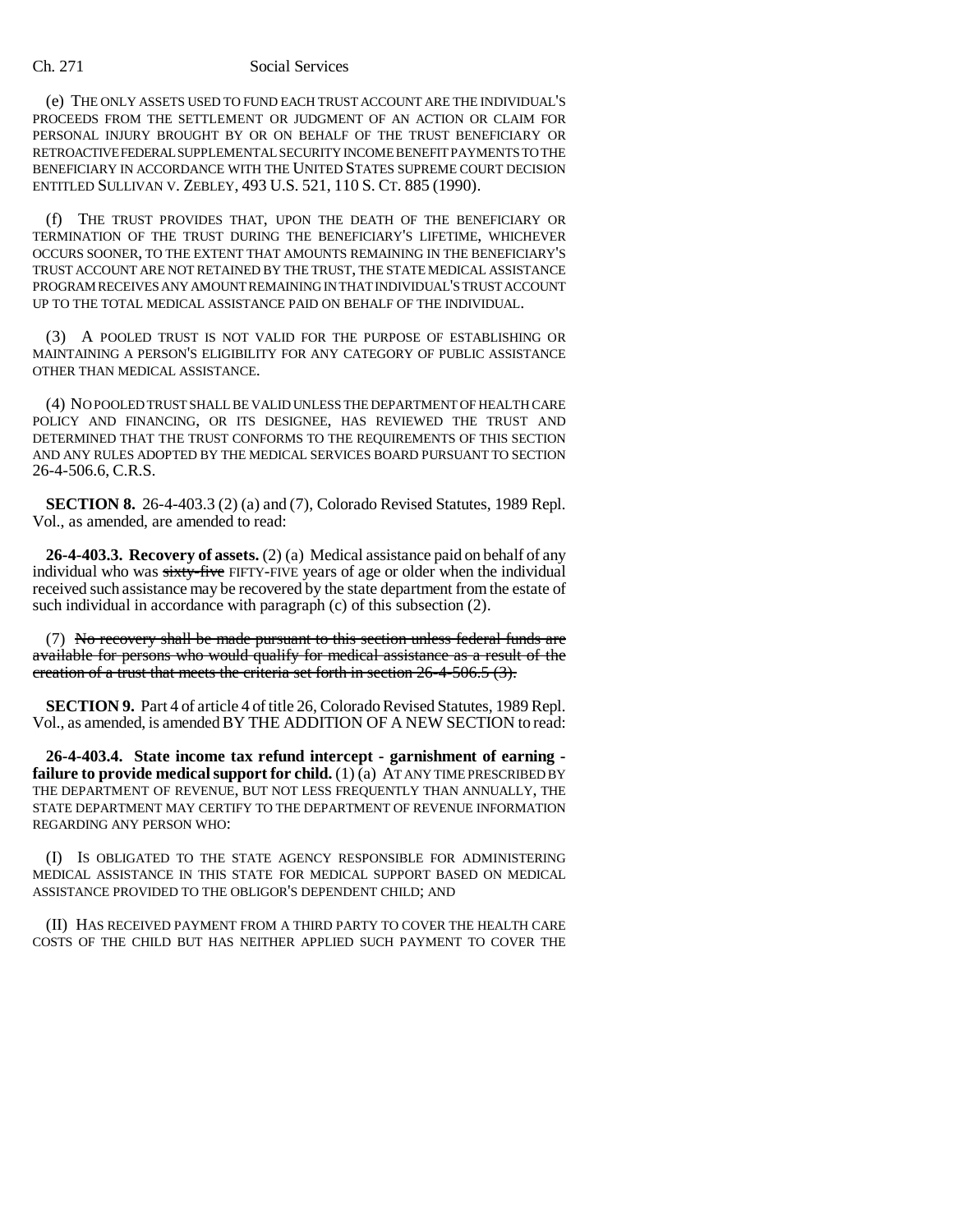CHILD'S HEALTH CARE COSTS NOR TO REIMBURSE THE STATE DEPARTMENT, THE CUSTODIAL PARENT OF THE CHILD, OR THE PROVIDER OF MEDICAL CARE.

(b) THE INFORMATION PROVIDED TO THE DEPARTMENT OF REVENUE SHALL INCLUDE THE NAME AND THE SOCIAL SECURITY NUMBER OF THE PERSON DESCRIBED IN PARAGRAPH (a) OF THIS SUBSECTION (1), THE AMOUNT OF MEDICAL ASSISTANCE PROVIDED TO THE CHILD DURING THE PERIOD FOR WHICH MEDICAL SUPPORT WAS ORDERED BUT NOT PROVIDED AS DESCRIBED IN SUBPARAGRAPH (II) OF PARAGRAPH (a) OF THIS SUBSECTION (1), AND ANY OTHER IDENTIFYING INFORMATION REQUIRED BY THE DEPARTMENT OF REVENUE.

(2) PRIOR TO A FINAL CERTIFICATION OF THE INFORMATION DESCRIBED IN SUBSECTION (1) OF THIS SECTION TO THE DEPARTMENT OF REVENUE, THE STATE DEPARTMENT SHALL NOTIFY THE OBLIGATED PERSON, IN WRITING, THAT THE STATE INTENDS TO REFER THE PERSON'S NAME TO THE DEPARTMENT OF REVENUE IN AN ATTEMPT TO OFFSET THE PERSON'S MEDICAL SUPPORT OBLIGATION AGAINST THE PERSON'S STATE INCOME TAX REFUND. SUCH NOTIFICATION SHALL INCLUDE INFORMATION ON THE PARENT'S RIGHT TO OBJECT TO THE OFFSET.

(3) UPON NOTIFICATION BY THE DEPARTMENT OF REVENUE OF AMOUNTS DEPOSITED WITH THE STATE TREASURER PURSUANT TO SECTION 39-21-108 (3), C.R.S., THE STATE DEPARTMENT MAY RECOVER THE AMOUNT OF THE MEDICAL ASSISTANCE DESCRIBED IN PARAGRAPH (b) OF SUBSECTION (1) OF THIS SECTION.

(4) THE STATE DEPARTMENT MAY GARNISH THE WAGES AND OTHER EARNINGS OF A PERSON DESCRIBED IN PARAGRAPH (a) OF SUBSECTION (1) OF THIS SECTION. THE GARNISHMENT OF WAGES AND EARNING SHALL BE IN ACCORDANCE WITH ARTICLES 54 AND 54.5 OF TITLE 13, C.R.S.

(5) THE STATE DEPARTMENT SHALL ADOPT RULES AS ARE NECESSARY FOR THE IMPLEMENTATION OF THIS SECTION.

**SECTION 10.** 26-4-506.5, Colorado Revised Statutes, 1989 Repl. Vol., as amended, is amended BY THE ADDITION OF A NEW SUBSECTION to read:

**26-4-506.5. Court-approved trusts - transfer of property for persons seeking medical assistance for nursing home care - undue hardship.** (7) THIS SECTION SHALL APPLY TO TRUSTS ESTABLISHED OR TRANSFERS OF PROPERTY MADE PRIOR TO JULY 1, 1994. THE PROVISIONS SET FORTH IN SECTIONS 15-14-409.6 TO 15-14-409.9, C.R.S., AND ANY RULES ADOPTED BY THE MEDICAL SERVICES BOARD PURSUANT TO SECTION 26-4-506.6 SHALL APPLY TO TRUSTS ESTABLISHED OR PROPERTY TRANSFERRED ON OR AFTER THAT DATE.

**SECTION 11.** Part 5 of article 4 of title 26, Colorado Revised Statutes, 1989 Repl. Vol., as amended, is amended BY THE ADDITION OF A NEW SECTION to read:

**26-4-506.6. Court-approved trust - transfer of property for persons seeking medical assistance - rule-making authority for trusts created on or after July 1, 1994 - undue hardship.** (1) THE MEDICAL SERVICES BOARD SHALL ADOPT SUCH RULES AS ARE NECESSARY WITH RESPECT TO TRUSTS ESTABLISHED PURSUANT TO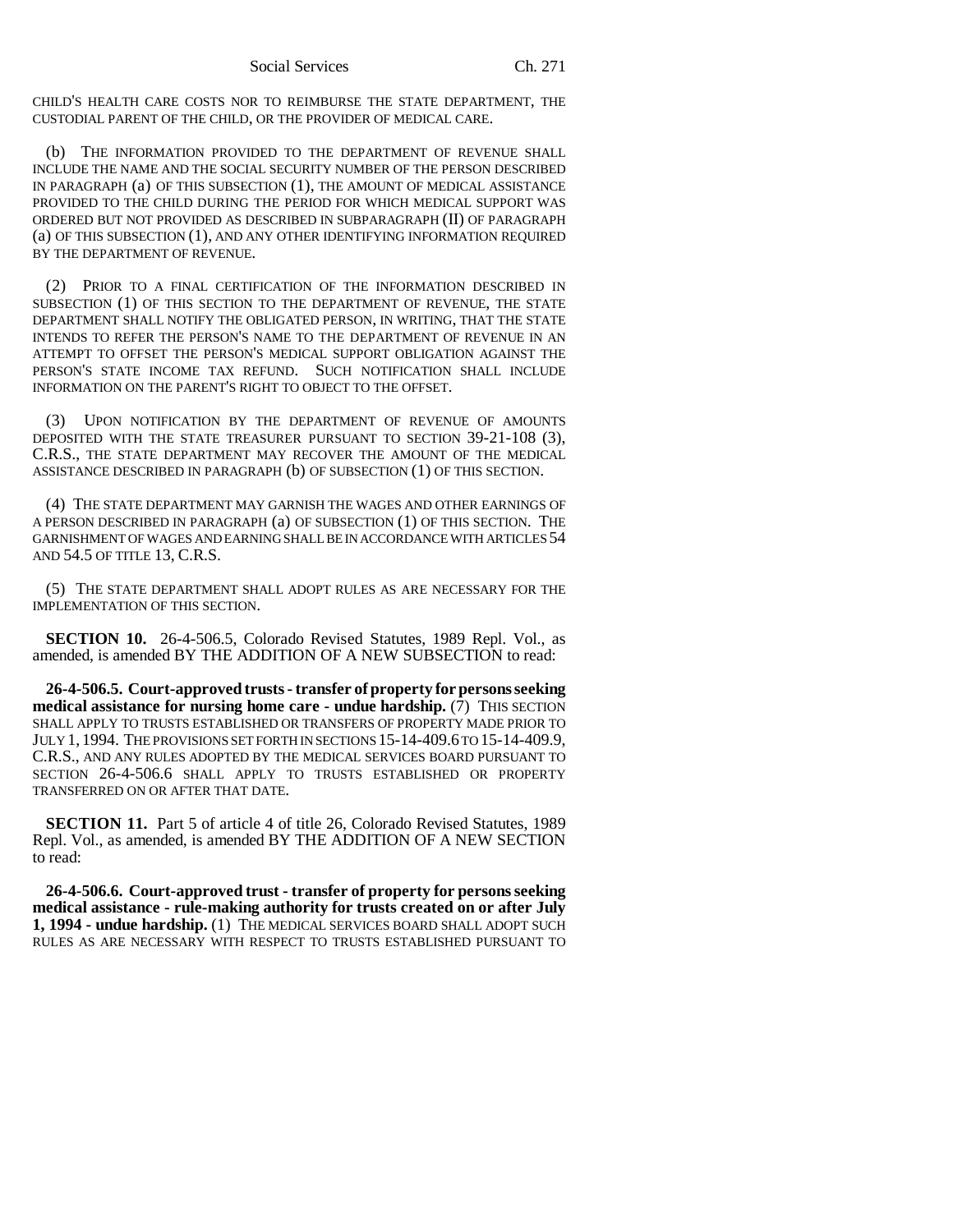SECTIONS 15-14-409.6 TO 15-14-409.9,C.R.S. THE MEDICAL SERVICES BOARD SHALL ADOPT RULES THAT ADDRESS, BUT NEED NOT BE LIMITED TO, THE FOLLOWING:

(a) THE DEFINITION, INCLUDING ANY LIMITATIONS, OF PERMISSIBLE DISTRIBUTIONS FROM TRUSTS, TAKING FEDERAL GUIDELINES INTO CONSIDERATION;

(b) REASONABLE FINANCIAL REIMBURSEMENT OR INCENTIVES TO THE DEPARTMENT OF HEALTH CARE POLICY AND FINANCING, COUNTY DEPARTMENTS OF SOCIAL SERVICES, AND ANY OTHER DESIGNATED AGENCIES FOR THE EFFORTS AND EXPENSES IN MONITORING TRUSTS, AND WHERE NECESSARY, FOR THE RECOVERY OF TRUST PROPERTY THAT HAS BEEN IMPROPERLY DISTRIBUTED OR OTHERWISE EXPENDED.

(2) THE MEDICAL SERVICES BOARD SHALL COMPLY WITH TITLE XIX OF THE FEDERAL "SOCIAL SECURITY ACT", 42 U.S.C. SEC. 1396p (d) (5), AS AMENDED, WHICH REQUIRES THE STATE MEDICAID AGENCY TO ESTABLISH PROCEDURES, IN ACCORDANCE WITH STANDARDS SPECIFIED BY THE SECRETARY OF THE UNITED STATES DEPARTMENT OF HEALTH AND HUMAN SERVICES, UNDER WHICH THE STATE MEDICAID AGENCY MAY WAIVE THE APPLICATION OF THE GENERAL RULES FOR CONSIDERING TRUST PROPERTY IN DETERMINING ELIGIBILITY FOR MEDICAL ASSISTANCE IF THE APPLICANT FOR MEDICAL ASSISTANCE ESTABLISHES THAT THE APPLICATION OF THE GENERAL RULES WOULD WORK AN UNDUE HARDSHIP ON THE INDIVIDUAL.

(3) THE DEPARTMENT SHALL DETERMINE THE FEASIBILITY OF PROVIDING ONGOING SUPPORT OF DEPENDENTS BY USING THE TRUST CORPUS DURING THE LIFE OF THE PERSON FOR WHOM A TRUST IS CREATED OR USING THE REMAINDER OF THE TRUST AFTER THE DEATH OF THE PERSON FOR WHOM THE TRUST WAS CREATED. IF THE DEPARTMENT DETERMINES THAT IT IS FEASIBLE TO PROVIDE THAT SUPPORT, THE DEPARTMENT SHALL SEEK A WAIVER FROM THE FEDERAL HEALTH CARE FINANCING ADMINISTRATION TO PERMIT THE USE OF TRUST PROPERTY FOR THAT PURPOSE.

**SECTION 12.** Article 10 of title 38, Colorado Revised Statutes, 1982 Repl. Vol., as amended, is amended BY THE ADDITION OF A NEW SECTION to read:

**38-10-111.5. Trusts to establish or maintain eligibility for certain public assistance void - exceptions.** ANY TRUST ESTABLISHED BY OR FOR A PERSON, THAT CONSISTS OF THE PERSON'S INDIVIDUAL ASSETS, INCOME, OR PROPERTY OF ANY KIND, SHALL BE VOID FOR THE PURPOSE OF ESTABLISHING OR MAINTAINING ELIGIBILITY FOR ANY PUBLIC ASSISTANCE AS PROVIDED BY ARTICLE 2 OF TITLE 26, C.R.S., OR MEDICAL ASSISTANCE AS PROVIDED BY ARTICLE 4 OF TITLE 26, C.R.S., UNLESS THE TRUST IS ESTABLISHED IN ACCORDANCE WITH THE PROVISIONS OF SECTIONS 15-14-409.6 TO 15-14-409.9, C.R.S.

**SECTION 13.** 13-9-103, Colorado Revised Statutes, 1987 Repl. Vol., is amended BY THE ADDITION OF A NEW SUBSECTION to read:

**13-9-103. Jurisdiction.** (7) WITH RESPECT TO ANY TRUST ESTABLISHED BY OR FOR AN INDIVIDUAL WITH HIS OR HER ASSETS, INCOME, OR PROPERTY OF ANY KIND, NOTWITHSTANDING ANY STATUTORY PROVISION TO THE CONTRARY, THE COURT SHALL NOT AUTHORIZE, DIRECT, OR RATIFY ANY TRUST THAT EITHER HAS THE EFFECT OF QUALIFYING OR PURPORTS TO QUALIFY THE TRUST BENEFICIARY FOR FEDERAL SUPPLEMENTAL SECURITY INCOME, OR PUBLIC OR MEDICAL ASSISTANCE PURSUANT TO